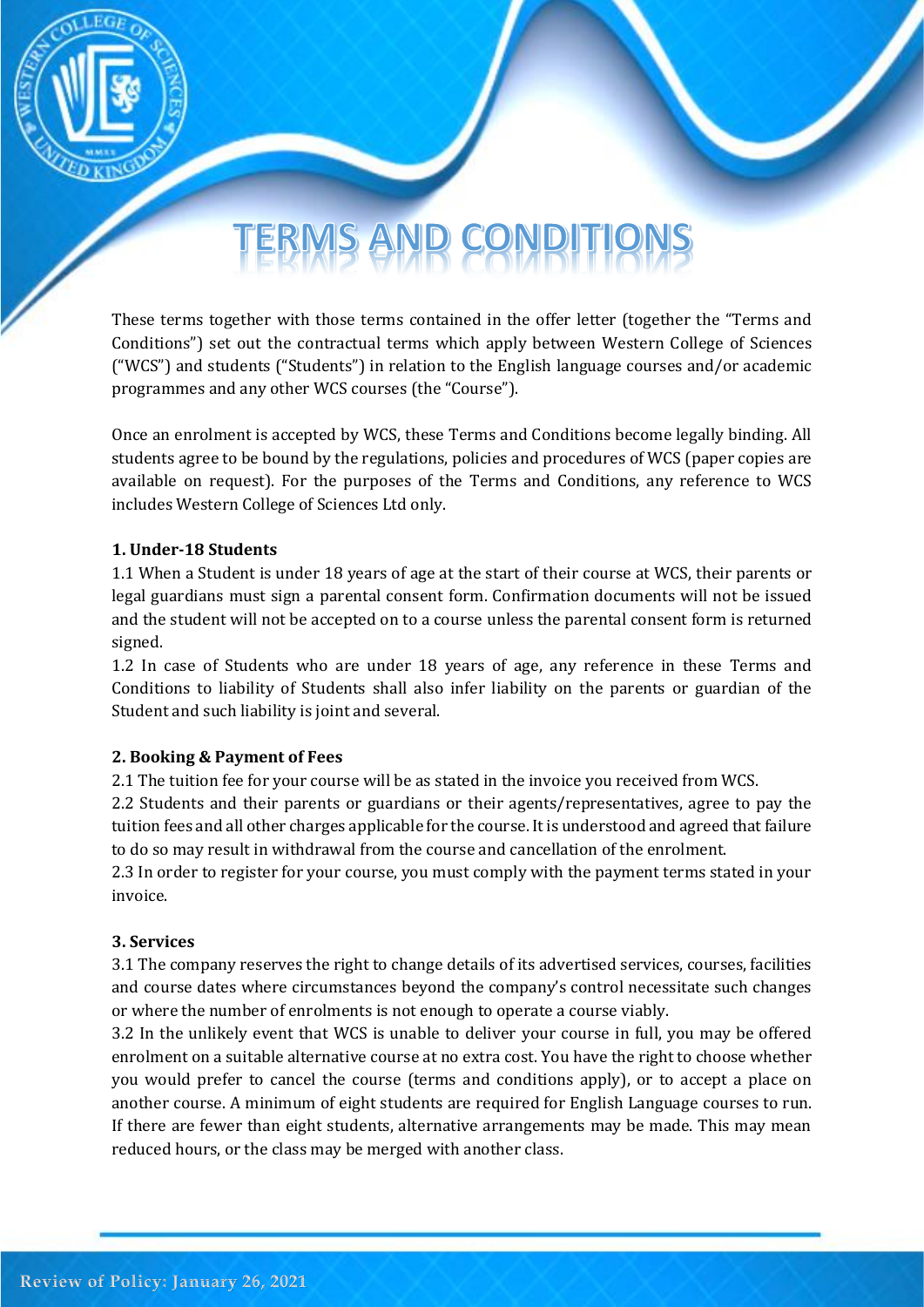

## **4. Course Entry Requirements**

4.1 All courses at WCS have entry requirements including minimum age and language level – see each course for details.

4.2 If any information provided in the application is incorrect, WCS reserve the rights to make the necessary changes to the students' enrolment at the students' expense and if necessary, ask the students to leave their course without any refunds.

## **5. Student Cancellation and Refund policy**

To request a refund, please use our form here.

5.1 Refunds can only be made to the same bank account or credit card from which original payment was received.

Cancellation fees before course commencement

5.2 Notice of any cancellation must be made by email t[o info@wcs.ac](mailto:info@wcs.ac)

Failure to provide email

notification will lead to full charges being made.

5.3 For non-visa nationals, if a course booking is cancelled before commencement, a refund will be made less a £50 administration fee which will be charged. EU students right to cancel in accordance with Consumer Contracts Regulations is not affected.

## **6. UK Visas & Compliance (courses booked in the UK only)**

6.1 It is the responsibility of the student to obtain a visa entry to study in the UK where required. 6.2 Students should consult the British Embassy or High Commission in their home country and refer to information on the UKVI website at gov.uk/browse/visas-immigration/student-visas

6.3 WCS is committed to compliance with UKVI requirements and will pass on any information in accordance with its responsibilities on student attendance and contact details.

6.4 Students are required to immediately report to WCS any changes in their contact details (address, telephone, mobile number, email address) and/or changes in their circumstances affecting their immigration status and their permission to stay in the UK.

6.5 There are restrictions on students from outside the EEA working in the UK. Details can be found on the UKVI website. Any student found to be working in contravention of these restrictions will be reported to the UKVI and asked to leave the College.

## **7. Holidays and Public Holidays**

7.1 Public Holidays: See WCS pricelist on website for a list of public holidays.

7.2 No Holidays are allowed for bookings of less than 12 weeks.

7.3 Holidays must be taken from Monday to Friday inclusive. WCS cannot grant holidays for less than 5 consecutive days.

7.4 Students cannot take holidays until they have completed 12 weeks of study. Holidays must be booked in accordance with visa requirements and the college's attendance policy.

7.5 The College will be closed on public holidays and over the Christmas period. No price reductions will be given for reduced classes due to public holidays.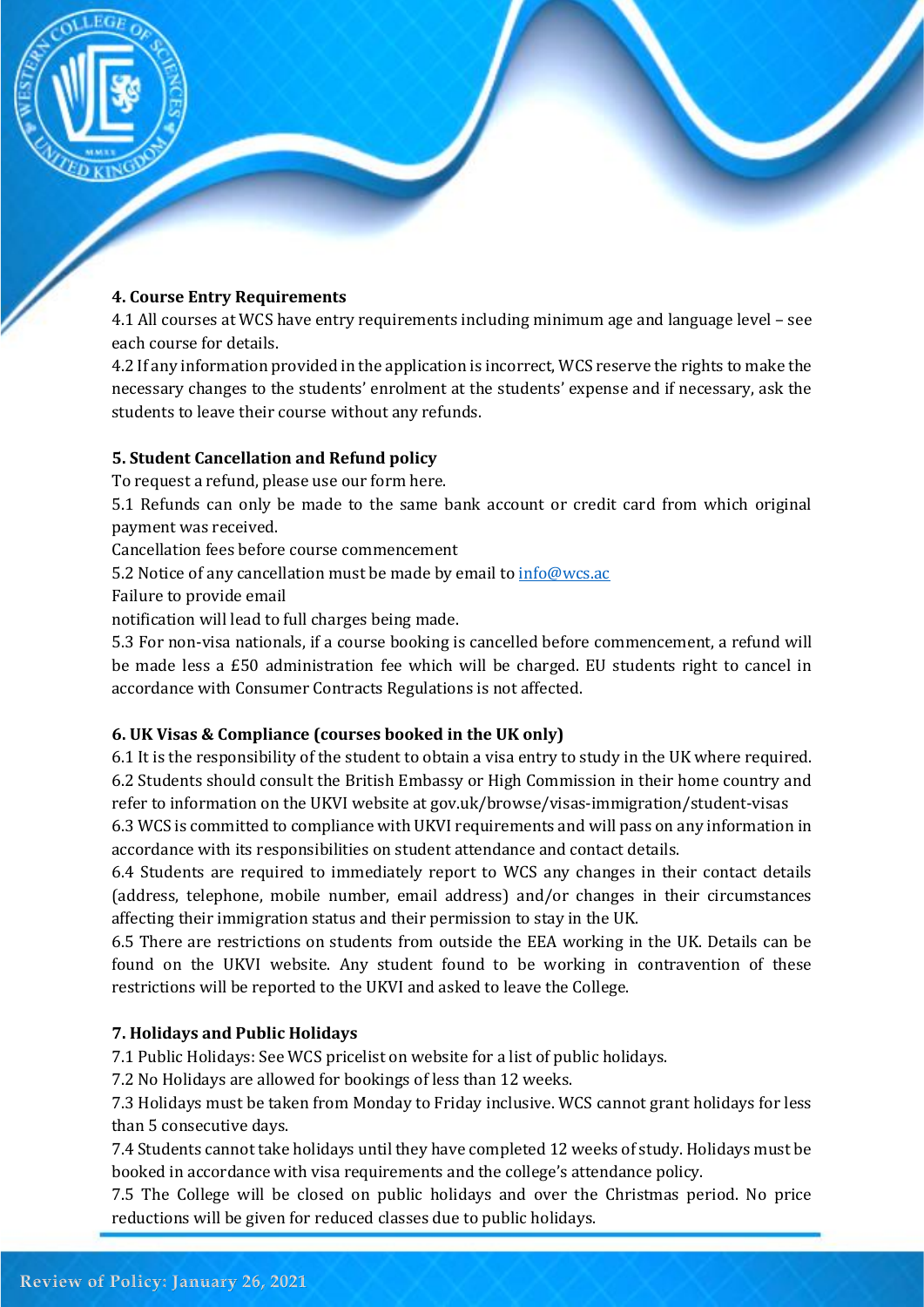

7.6 Please see our price list for details of any seasonal supplements that may apply.

## **8. Medical and Accident Insurance & Medical Treatment**

8.1 Every Student must have appropriate insurance. WCS recommends that all students take out travel/student insurance which is tailored to the needs of international students.

8.2 Purchase of insurance from WCS is mandatory for students under the age of 18 unless evidence of alternative insurance is provided at time of booking.

8.3 Acceptance by the Student (or by his/her parent or legal guardian if the Student is under 18) of a place at WCS indicates that the Student (or parent/ legal guardian if the Student is under 18) gives permission for the administration of emergency first aid by appropriately trained staff if and when required. WCS staff are not allowed to administer any prescription or non-prescription medicine, but will promptly seek or recommend that the Student seeks medical, dental or optical treatment if and when required.

### **9. Liability**

9.1 WCS and its staff and representatives will not be liable for loss, damage or injury to persons or property howsoever caused, except where liability is expressly imposed by law.

9.2 WCS will not be liable in the event of any service contracted by WCS becoming impossible to supply for any reason or any cause outside our control.

9.3 Students will be liable for any damage to the property or facilities of WCS or accommodation providers (homestay or residential) and will be required to compensate WCS or the accommodation provider against any loss.

9.4 Students will be liable for any harm caused to another student, member of WCS staff or external staff contracted to provide services on behalf of WCS (e.g. social activity providers) and will compensate WCS accordingly.

### **10. Valid Prices**

10.1 WCS reserves the right to change prices without notice.

### **11. Courses at WCS**

11.1 WCS reserves the right to change or cancel an advertised course.

11.2 WCS reserves the right to use off-site classrooms of a suitable standard.

11.3 In the event of a course being cancelled by WCS, the student will be offered an alternative course and/or course dates. If the student chooses not to accept this alternative, in cases where the course has not already started, they will receive a full refund for the course and accommodation booked through WCS. If the student has already started the course, they will receive a refund covering the remaining period of the course. If accommodation has been booked through WCS, the student will receive an accommodation refund calculated from the Sunday following the effective date of course cancellation through to the end of the accommodation booking.

11.4 WCS reserves the right to change student timetables as required.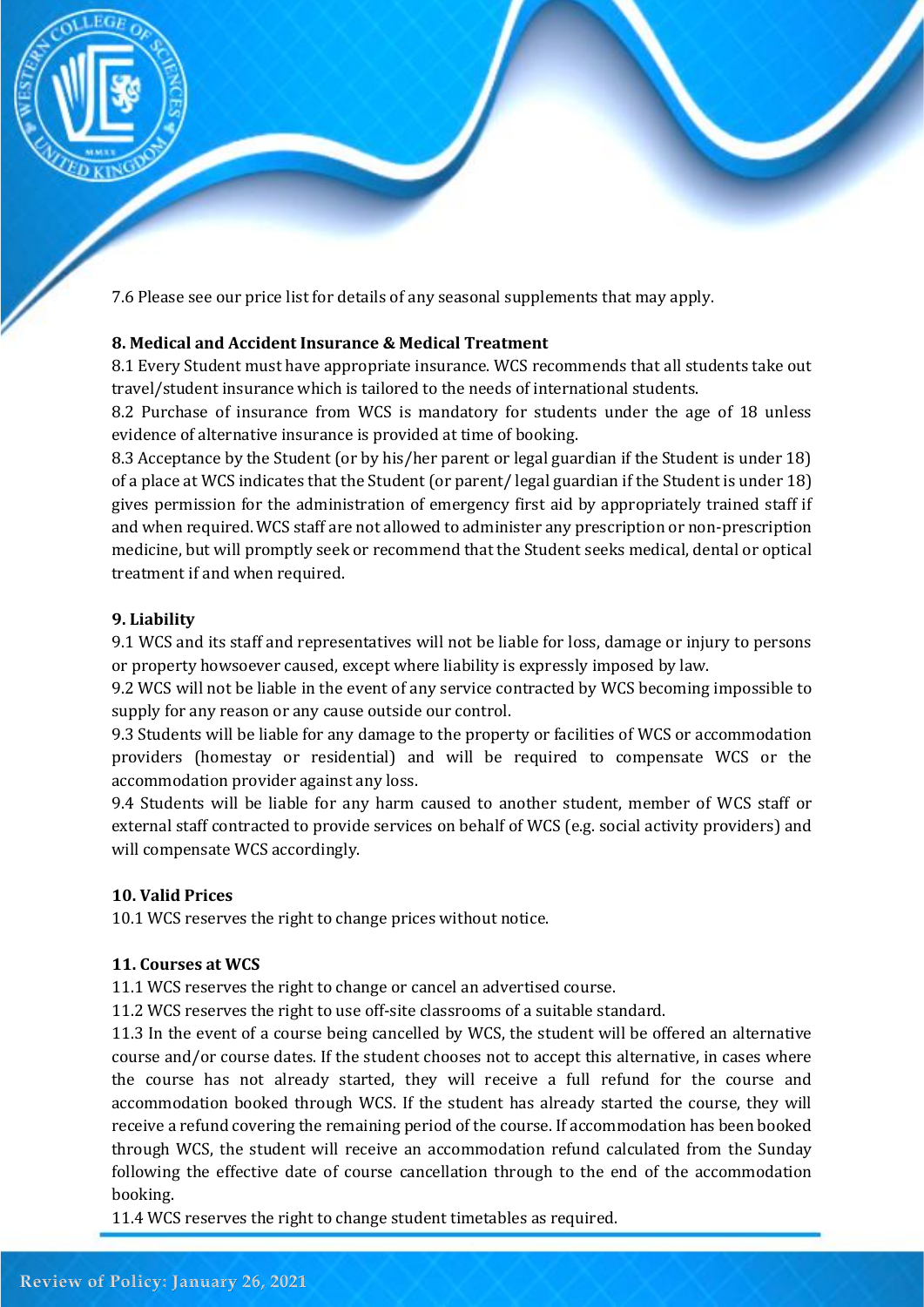

11.5 WCS monitors students' progression and places students in classes appropriate for their language level. Progression to another level is at the discretion of WCS based on their assessments.

11.6 In order for students to obtain a certificate for the completion of their course, students must obtain an average attendance rate of 80% or above by the end of their course.

## **12. Expulsion and Suspension**

12.1 A reasonable standard of conduct is expected on all programmes. A student may be suspended or expelled without refund in case of illegal, anti-social or dangerous behaviour. We will not accept:

– Poor attendance (lower than 80%);

– Disrespect to members of WCS staff, homestay hosts, staff of a residential accommodation provider or other

students;

– Foul, inappropriate or abusive language, violence, intimidating or insulting behaviour, bullying, any form of

discrimination (including based on race, gender, religious beliefs or sexual orientation); or

– Any other act or behaviour that does or may bring WCS into disrepute or cause any harm or suffering to staff, other

students or members of the public.

12.2 If a student has unacceptable conduct, we may expel them. We may also take any further action we think is appropriate including informing the appropriate Immigration Authorities, their parent(s) or guardian (if they are under 18 years of age) or their course sponsor.

12.3 In the event of expulsion due to inappropriate conduct, there will be no refund of fees and any outstanding fees will become payable immediately.

12.4 WCS reserves the right to expel a student if an WCS provider is unwilling to continue working with a student.

## **13. Privacy Policy & Data Protection**

13.1 Refer to **Privacy Policy [& Data Protection](datapolicy.pdf)** policy.

## **14. Force Majeure**

14.1 We are not responsible for any events outside our reasonable control which may cause the closure of part or all of the college and the cancellation of any classes, courses or other services or materials we provide. Events outside our reasonable control may include, without limitation, war, riot, civil strife, industrial dispute, terrorist activity, disaster, storm or other extreme weather conditions, flood, plague and infectious disease.